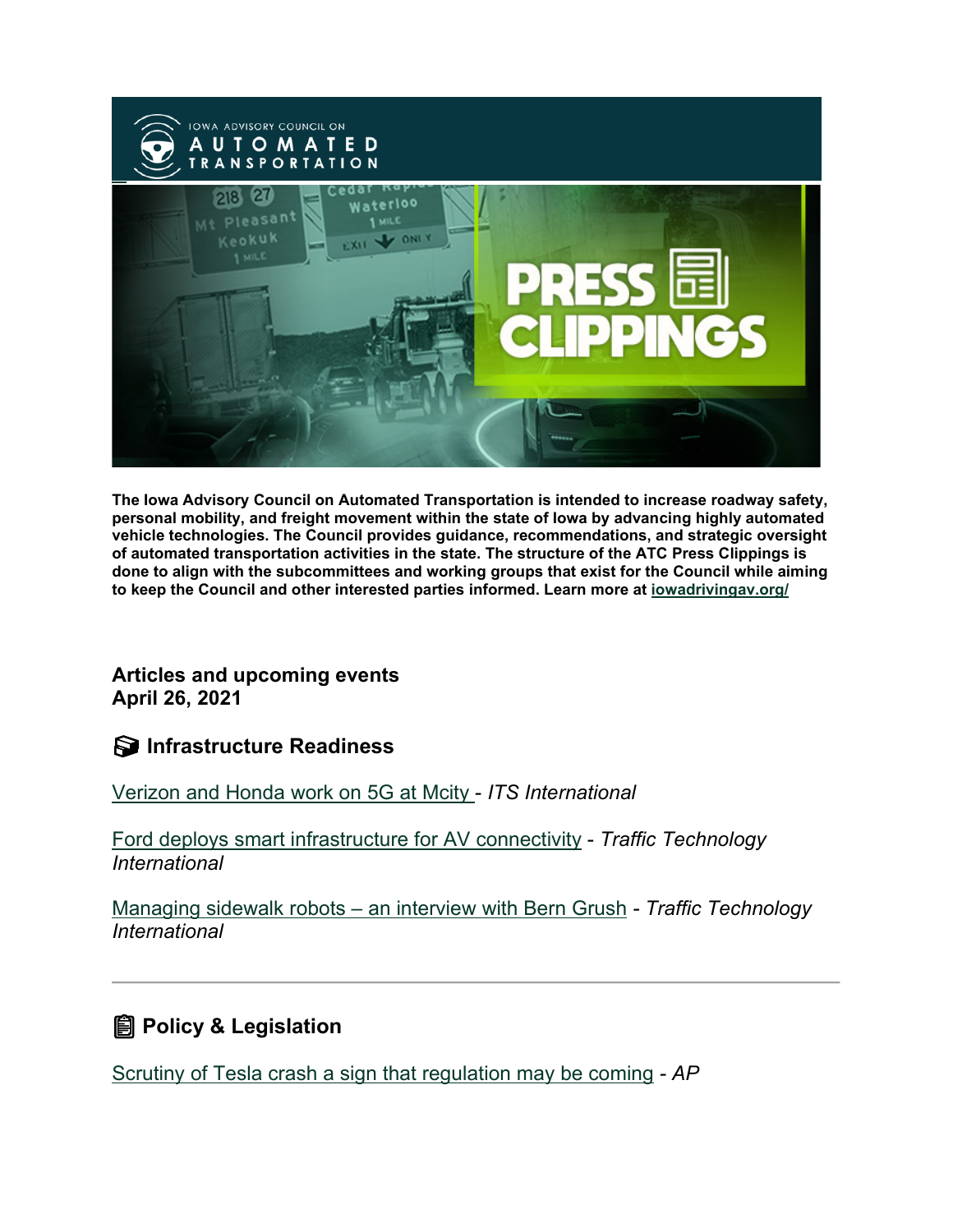[Minnesota Crafts Privacy Principles for Emerging Transit Tech](https://www.govtech.com/policy/Minnesota-Crafts-Privacy-Principles-for-Emerging-Transit-Tech.html?utm_medium=email&utm_source=govdelivery) - *Government Technology*

[How Chicago Could Build Equity Into Transportation](https://nextcity.org/daily/entry/how-chicago-could-build-equity-into-transportation?utm_medium=email&utm_source=govdelivery) - *Next City*

### **Example 2** Economic Development

[Hyperdrive Daily: Self-Driving's Trough of Disillusionment Continues](https://www.bloomberg.com/news/newsletters/2021-04-14/hyperdrive-daily-self-driving-s-trough-of-disillusionment-continues?utm_medium=email&utm_source=govdelivery) - *Bloomberg*

[Walmart investing in GM's Cruise self-driving car company](https://www.cnbc.com/2021/04/15/walmart-investing-in-gms-cruise-self-driving-car-company.html?utm_medium=email&utm_source=govdelivery) - *CNBC*

[Who will win the self-driving race? Here are eight possibilities](https://arstechnica.com/cars/2021/04/who-will-win-the-self-driving-race-here-are-8-possibilities/?utm_medium=email&utm_source=govdelivery) *- Ars Technica*

### **Public Safety & Enforcement**

[Truckers association contends lack of transparency hampers](https://transportationtodaynews.com/news/22168-truckers-association-contends-lack-of-transparency-hampers-safety/?utm_medium=email&utm_source=govdelivery)  [safety](https://transportationtodaynews.com/news/22168-truckers-association-contends-lack-of-transparency-hampers-safety/?utm_medium=email&utm_source=govdelivery) - *Transportation Today*

[Texas police to demand Tesla crash data as Musk denies Autopilot use](https://www.reuters.com/business/autos-transportation/us-probes-fatal-tesla-crash-believed-be-driverless-2021-04-19/?utm_medium=email&utm_source=govdelivery) - *Reuters*

[Can Tech Make the Roads](https://www.nytimes.com/2021/04/19/technology/tech-road-safety.html?utm_medium=email&utm_source=govdelivery) Safer? *- The New York Times*

[Google veteran pans Tesla Autopilot: "We were doing better in 2010"](https://arstechnica.com/cars/2021/04/the-largest-independent-self-driving-startup-is-under-a-lot-of-pressure/?utm_medium=email&utm_source=govdelivery) *- Ars Technica*

### **Research, Development, Testing & Evaluation**

[The Critical Tech Automated Vehicles Will Use to Keep Us Safe](https://roboticsandautomationnews.com/2021/04/15/the-critical-tech-automated-vehicles-will-use-to-keep-us-safe/42324/?utm_medium=email&utm_source=govdelivery) - *Robotics and Automation News*

[Chinese autonomous driving trial breaks new ground](https://highways-news.com/chinese-autonomous-driving-trial-breaks-new-ground/?utm_medium=email&utm_source=govdelivery) - *Highway News*

[Autonomous-Truck Developer TuSimple Plans Driverless Road Test This Year](https://www.wsj.com/articles/autonomous-truck-developer-tusimple-plans-driverless-road-test-this-year-11618528979?utm_medium=email&utm_source=govdelivery) *- The Wall Street Journal*